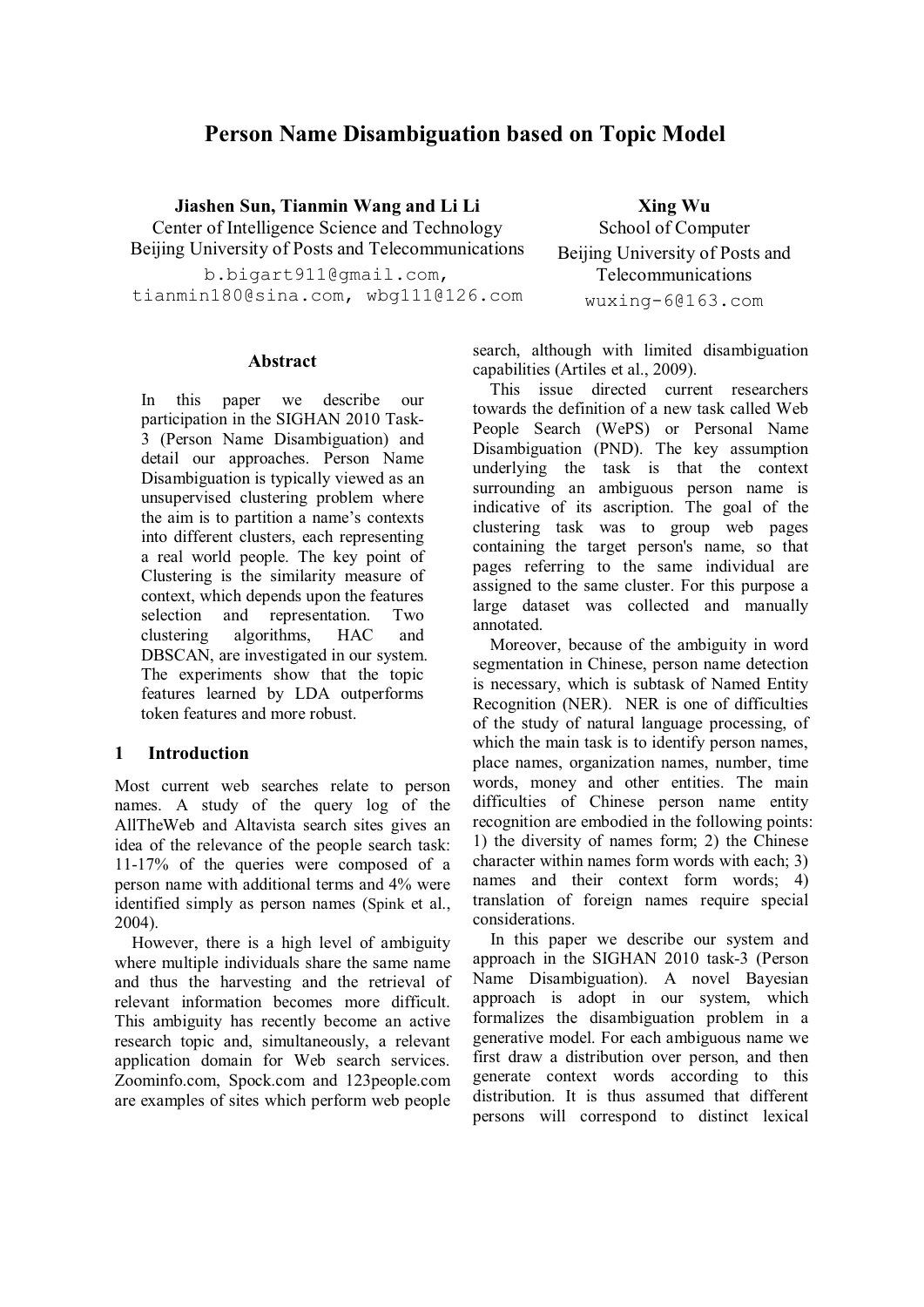distributions. In this framework, Person Name Disambiguation postulates that the observed data (contexts) are explicitly intended to communicate a latent topic distribution corresponding to real world people.

The remainder of this paper is structured as follows. We first present an overview of related work (Section 2) and then describe our system which consists of NER and clustering in more details (Sections 3 and 4). Section 5 describes the resources and evaluation results in our experiments. We discuss our results and conclude our work in Section 6.

## **2 Related Work**

The most commonly used feature is the bag of words in local or global context of the ambiguous name (Ikeda et al., 2009; Romano et al., 2009). Because the given corpus is often not large enough to learn the realistic probabilities or weights for those features, traditional algorithm such as vector-based techniques used in large-scale text will lead to data sparseness.

In recent years, more and more important studies have attempted to overcome the problem to get a better (semantic) similarity measures. A lot of features such as syntactic chunks, named entities, dependency parses, semantic role labels, etc., were employed. However, these features need many NLP preprocessing (Chen, 2009). Many studies show that they can achieve stateof-the-art performances only with lightweight features. Pedersen et al. (2005) present SenseClusters which represents the instances to be clustered using second order co–occurrence vectors. Kozareva (2008) focuses on the resolution of the web people search problem through the integration of domain information, which can represent relationship between contexts and is learned from WordNet. PoBOC clustering (Cleuziou et al., 2004) is used which builds a weighted graph with weights being the similarity among the objects.

Another way is to utilize universal data repositories as external knowledge sources (Rao et al., 2007; Kalmar and Blume, 2007; Pedersen and Kulkarni; 2007) in order to give more realistic frequency for a proper name or measure whether a bigram is a collocation.

Phan et al. (2008) presents a general framework for building classifiers that deal with

short and sparse text and Web segments by making the most of hidden topics discovered from large-scale data collections. Samuel Brody et al. (2009) adopt a novel Bayesian approach and formalize the word sense induction problem in a generative model.

Previous work using the WePS1 (Artiles et al., 2007) or WePS2 data set (Artiles et al., 2009) shows that standard document clustering methods can deliver excellent performance if similarity measure is enough good to represent relationship of context.

The study in Chinese PND is still in its infancy. Person Name detection is often necessary in Chinese. At present, the main technology of person name recognition is used statistical models, and the hybrid approach. Liu et al. (2000) designed a Chinese person name recognition system based on statistical methods, using samples of names from the text corpus and the real amount of statistical data to improve the system performance, while the shortcoming is that samples of name database are too small, resulting in low recall. Li et al. (2006) use the combination of the boundary templates and local statistics to recognize Chinese person name, the recognition process is to use the boundary with the frequency of template to identify potential names, and to recognize the results spread to the entire article in order to recall missing names caused by sparse data.

## **3 Person Name Recognition**

In this section, we focus on Conditional Random Fields (CRFs) algorithm to establish the appropriate language model. Given of the input text, we may detect the potential person names in the text fragments, and then take various features into account to recognize of Chinese person names.

Conditional Random Fields as a sequence learning method has been successfully applied in many NLP tasks. More details of the its principle can be referred in (Lafferty, McCallum, and Pereira, 2001; Wallach, 2004). We here will focus on how to apply CRFs in our person name recognition task.

## **3.1 CRFs-based name recognition**

CRFs is used to get potential names as the first stage name recognition outcome. To avoid the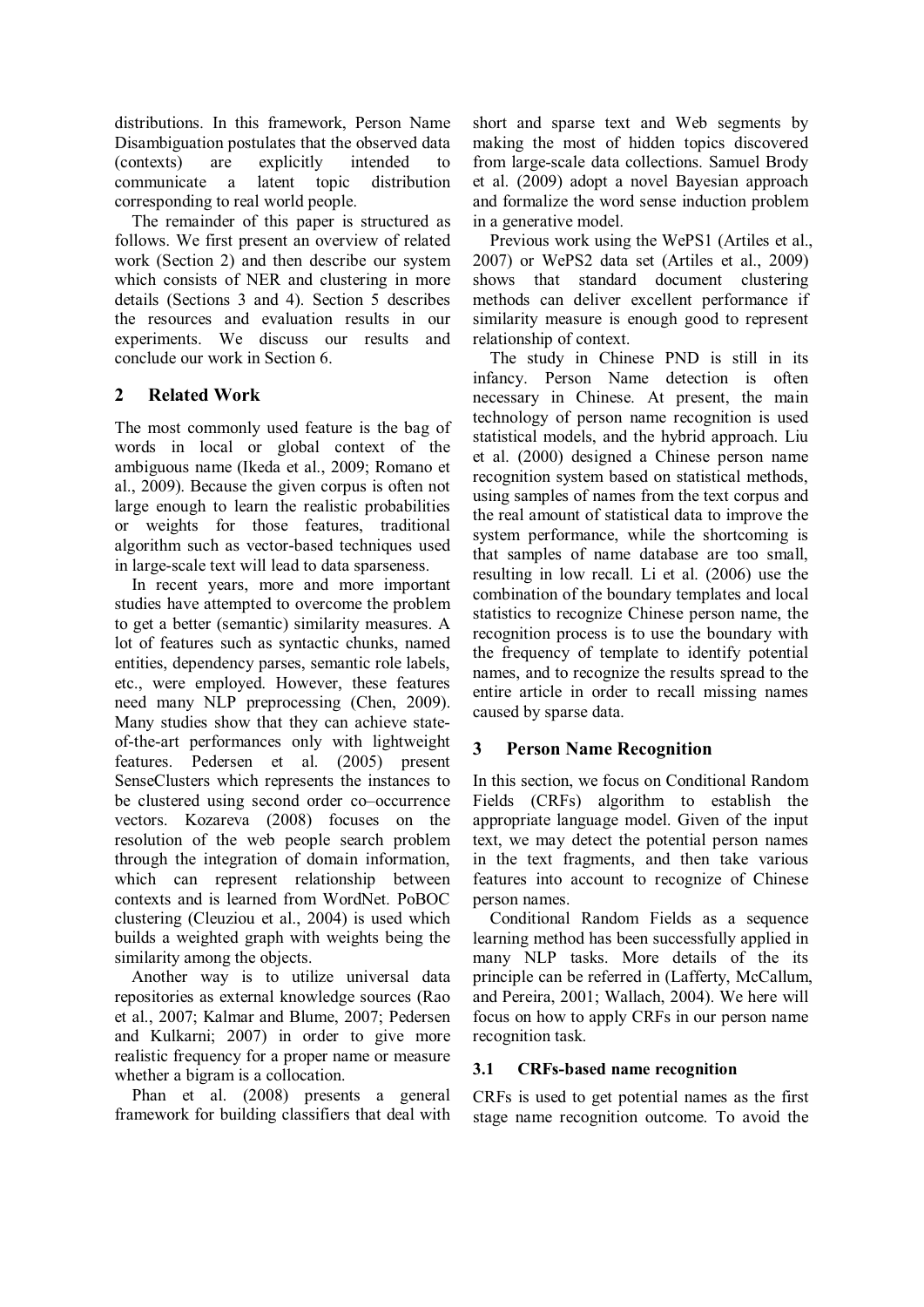interference that caused by word segmentation errors, we use single Chinese character information rather than word as discriminative features for CRFs learning model.

We use BIEO label strategy to transfer the name recognition as a sequence learning task. The label set includes: B-Nr (Begin, the initial character of name), I-Nr (In, the middle character of name), E-Nr(End, the end character of name) and O (Other, other characters that aren't name).

### **3.2 Rule-based Correction**

After labeling the potential names by CRFs model, we apply a set of rules to boost recognition result, which has been proved to be the key to improve Chinese name recognition.

The error of the potential names outcome by CRFs model is mainly divided into the following categories: the initial character of name is not recognized, the middle character of name is not recognized, the end character of name is not recognized, and their combinations of those three errors. The other two extreme errors, including non-name recognition for the anchor name, and the name is not recognized as potential names.

In the stage of rule-based correction, we first conduct word segmentation for the text. The segmentation process is also realized with the method of CRFs, without using dictionaries and other external knowledge. The detailed description is beyond this paper, which can be accessible in the paper (Lafferty, McCallum, and Pereira, 2001). The only thing we should note is that part of the error in such segmentation result obtained in this way can be corrected through the introduction of an external dictionary.

For each potential name, and we examine it from the following two aspects:

1) It is reasonable to use the word in a person name, including checking the surname and the character used in names;

2) The left and right borders are correct. Check the left and right sides of the cutting unit can be added to the names, including the words used before names, the words used behind names and the surname and character used in names.

## **4 Clustering**

### **4.1 Features**

The clustering features we used can be divided into two types, one is token features, including word (after stop-word removal), uni-character and bi-character, the other is topic features, which is topic-based distribution of global or window context learned by LDA (Latent Dirichlet Allocation) model.

### **4.1.1 Token-based Features**

Simple token-based features are used in almost every disambiguation system. Here, we extract three kinds of tokens: words, uni-char and bichar occurring in a given document.

Then, each token in each feature vector is weighed by using a tf-idf weighting and entropy weighting schemes defined as follows.

tf-idf weighting:

$$
a_{ik} = f_{ik} \cdot \log(\frac{N}{n_i})
$$

entropy weighting:

$$
a_{ik} = \log(f_{ik} + 1.0) \cdot \left( 1 + \frac{1}{\log(N)} \sum_{j=1}^{N} \left[ \frac{f_{ij}}{n_i} \log(\frac{f_{ij}}{n_i}) \right] \right)
$$

where  $f_{ik}$  is the frequency of term i in document k, N is the number of document in corpus,  $\mathbf{n}_i$  is the frequency of term i in corpus. So,

$$
\frac{1}{\log(N)}\sum_{j=1}^N\left[\frac{f_{ij}}{n_i}\log(\frac{f_{ij}}{n_i})\right]
$$

is the average uncertainty or entropy of term i. Entropy weighting is based on information theoretic ideas and is the most sophisticated weighting scheme.

### **4.1.2 Features Selection**

In this Section, we give a brief introduction on two effective unsupervised feature selection methods, DF and global tf-idf.

DF (Document frequency) is the number of documents in which a term occurs in a dataset. It is the simplest criterion for term selection and easily scales to a large dataset with linear computation complexity. It is a simple but effective feature selection method for text categorization (Yang & Pedersen, 1997).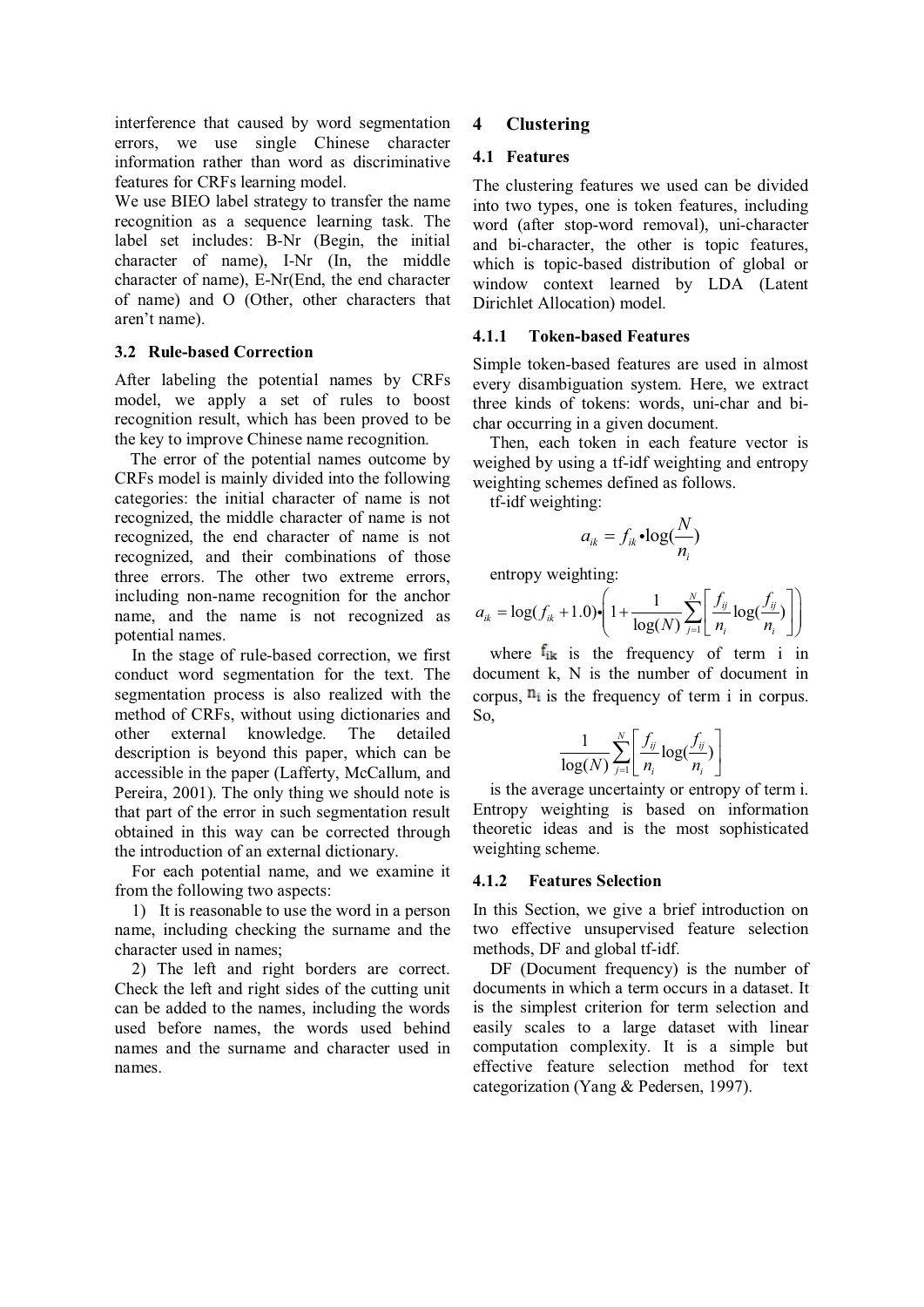We introduce a new feature selection method called "global tf-idf" that takes the term weight into account. Because DF assumes that each term is of same importance in different documents, it is easily biased by those common terms which have high document frequency but uniform distribution over different classes. Global tf-idf is proposed to deal with this problem:

$$
g_i = \sum_{k=1}^N t f i df_{ik}
$$

#### **4.1.3 Latent Dirichlet Allocation (LDA)**

Our work is related to Latent Dirichlet Allocation (LDA, Blei et al. 2003), a probabilistic generative model of text generation. LDA models each document using a mixture over K topics, which are in turn characterized as distributions over words. The main motivation is that the task, fail to achieve high accuracy due to the data sparseness.

LDA is a generative graphical model as shown in Figure 1. It can be used to model and discover underlying topic structures of any kind of discrete data in which text is a typical example. LDA was developed based on an assumption of document generation process depicted in both Figure 1 and Table 1.



Figure 1 Generation Process for LDA

#### **4.1.4 LDA Estimation with Gibbs Sampling**

Estimating parameters for LDA by directly and exactly maximizing the likelihood of the whole data collection is intractable. The solution to this is to use approximate estimation methods like Gibbs Sampling (Griffiths and Steyvers, 2004).

Here, we only show the most important formula that is used for topic sampling for words. After finishing Gibbs Sampling, two matrices  $\Phi$ and  $\Theta$  are computed as follows.

$$
\varphi_{k,t} = \frac{n_k^{(t)} + \beta_t}{\sum_{v=1}^V n_k^{(v)} + \beta_v}
$$

$$
\vartheta_{m,k} = \frac{n_m^{(k)} + \alpha_k}{\sum_{j=1}^K n_m^{(j)} + \alpha_j}
$$

where  $\Theta$  is the latent topic distribution corresponding to real world people.

| Table 1: Generation process for LDA |  |  |  |  |
|-------------------------------------|--|--|--|--|
|-------------------------------------|--|--|--|--|

for all topics  $k \in [1, K]$  do sample mixture components  $\vec{\varphi}_k \sim Dir(\vec{\beta})$ end for for all documents  $m \in [1, M]$  do sample mixture proportion  $\overrightarrow{\theta}_m \sim Dir(\overrightarrow{\alpha})$ sample document length  $N_m \sim Poiss(\xi)$ for all words  $n \in [1, N_m]$  do sample topic index  $z_{m,n} \sim Mult(\vec{\theta}_{m})$ sample term for word  $w_{m,n} \sim Mult(\vec{\varphi}_{z_{m,n}})$ end for end for Parameters and variables:  $\bullet$  M: the total number of documents •  $K$ : the number of (hidden/latent) topics  $\bullet$  V: vocabulary size

- $\bullet$   $\overrightarrow{\alpha}, \overrightarrow{\beta}$  : Dirichlet parameters
- $\bullet$   $\overline{\vartheta}_m$ : topic distribution for document m
- $\bullet \Theta = {\overrightarrow{\vartheta}}_m_{m=1}^M$ : a  $M \times K$  matrix
- $\bullet \ \overrightarrow{\varphi}_k$ : word distribution for topic k
- $\bullet \Phi = {\overrightarrow{\varphi}}_k_{k=1}^K$ : a  $K \times V$  matrix
- $N_m$ : the length of document m
- $\bullet$   $z_{m,n}$  : topic index of  $n\text{th}$  word in document  $m$
- $\bullet$   $w_{m,n}$ : a particular word for word placeholder [m, n]

#### **4.1.5 Topic-based Features**

Through the observation for the given corpus, many key information, like occupation, affiliation, mentor, location, and so on, in many cases, around the target name. So, both local and global context are choose to doing topic analysis. Finally, the latent topic distributions are topicbased representation of context.

#### **4.2 Clustering**

Our system trusts the result of Person Name detection absolutely, so contexts need to do clustering only if they refer to persons with the same name. We experimented with two different classical clustering methods: HAC and DBSCAN.

### **4.2.1 HAC**

At the heart of hierarchical clustering lies the definition of similarity between clusters, which based on similarity between individual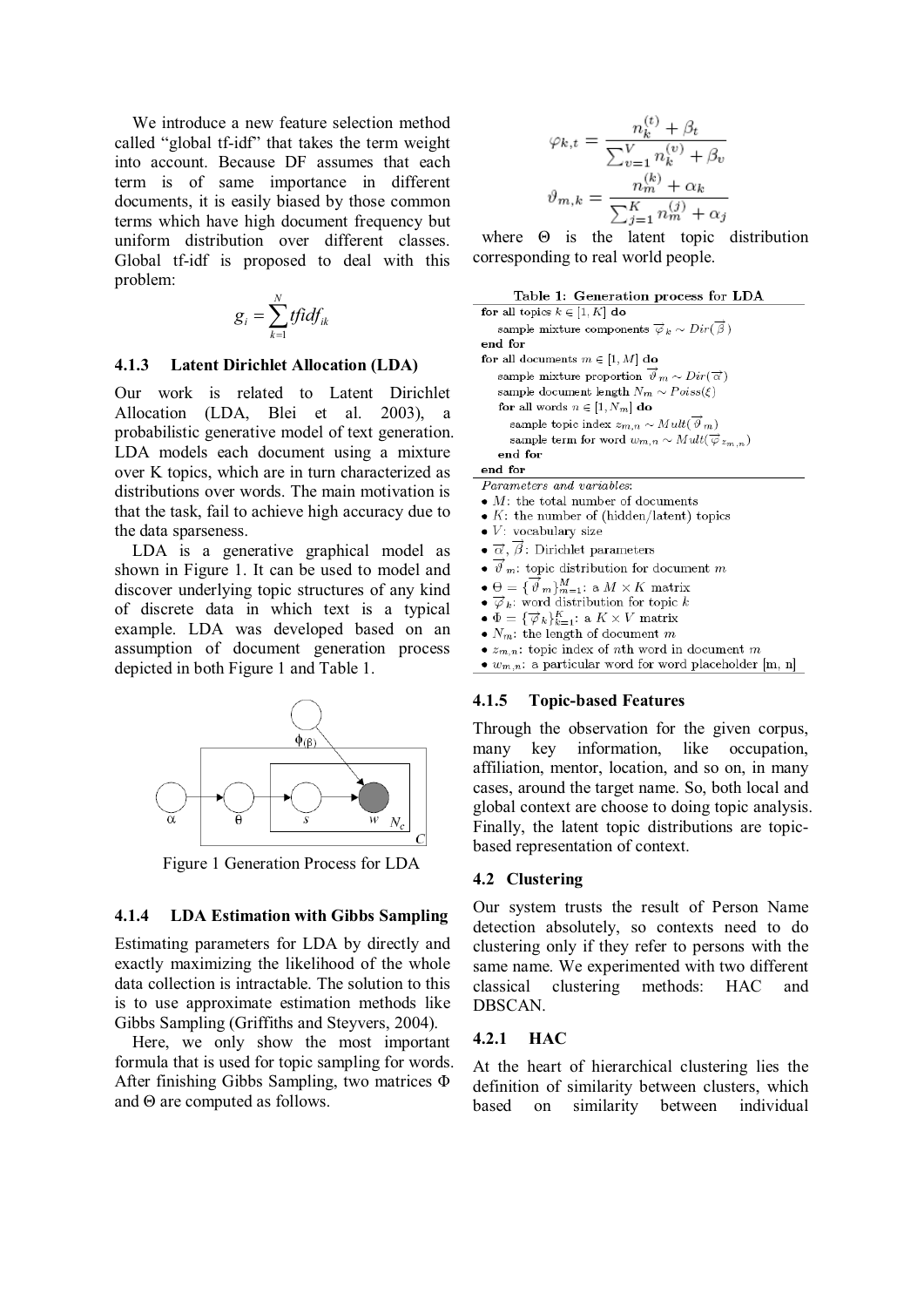documents. In my system, a linear combination of similarity based on both local and global context is employed:

$$
sim = \alpha \cdot sim_{global} + (1 - \alpha)sim_{local}
$$

where, the general similarity between two features-vector of documents di and dj is defined as the cosine similarity:

$$
sim(d_i, d_j) = \frac{d_i \cdot d_j}{|d_i||d_j|}
$$

We will now refine this algorithm for the different similarity measures of single-link, complete-link, group-average and centroid clustering when clustering two smaller clusters together. In our approach we used an overall similarity stopping threshold.

## **4.2.2 DBSCAN**

In this section, we present the algorithm DBSCAN (Density Based Spatial Clustering of Applications with Noise) (Ester et al., 1996) (Table 2) which is designed to discover the clusters and the noise in a spatial database.

Table 2 Algorithm of DBSCAN

Arbitrary select a point p

- Retrieve all points density-reachable from p wrt Eps and MinPts.
- If p is a core point, a cluster is formed.
- If p is a border point, no points are densityreachable from p and DBSCAN visits the next point of the database.

Continue the process until all of the points

## **5 Experiments and Results Analysis**

We run all experiments on SIGHAN 2010 training and test corpus.

## **5.1 Preprocessing and Person Name Recognition**

Firstly, a word segmentation tool based on CRF is used in each document. Then, person name recognition is processing. The training data for word segmentation and PNR is People's Daily in January, 1998 and the whole 2000, respectively.

## **5.2 Feature Space**

Our experiments used five types of feature (unichar, bi-char, word and topic in local and global), two feature weighting methods (tf-idf and entropy) and two feature selection methods (DF and global tf-idf).

## **5.3 Model Selection in LDA**

Our model is conditioned on the Dirichlet hyperparameters  $\alpha$  and  $\beta$ , the number of topic K and iterations. The value for the  $\alpha$  was set to 0.2, which was optimized in tuning experiment used training datasets. The  $\beta$  was set to 0.1, which is often considered optimal in LDArelated models (Griffiths and Steyvers, 2004). The K was set to 200. The Gibbs sampler was run for 1,000 iterations.

## **5.4 Clustering Results and Analysis**

Since the parameter setting for the clustering system is very important, we focus only on the B-cubed scoring (Artiles et al., 2009), and acquire an overall optimal fixed stop-threshold from the training data, and then use it in test data. In this section, we report our results evaluated by the clustering scoring provided by SIGNAN 2010 evaluation, which includes both the Bcubed scoring and the purity-based scoring.

Table 3 and 4 demonstrate the performance (F scores) of our system in different features representation and clustering for the training data of the SIGNAN 2010. In Table 3, the numbers in parentheses are MinPts and Eps respectively, and stop-threshold in Table 4. As shown in Table 3, DBSCAN isn't suitable for this task, and the results are very sensitive to parameters. So we didn't submit DBSCANbased results.

Table 4 shows that the best averaged F-scores for PND are based on topic model, which meet our initial assumptions, and result based on merging local and global information is a bit better than both local and global information independently. Also, the results based on topic model are the most robust because the F-score of variation is slightly with stop-threshold changing. Conversely, the results based on token are not like this. As the performance of segmentation is not very satisfactory, results based on word are worst, even worse than uni-char-based. In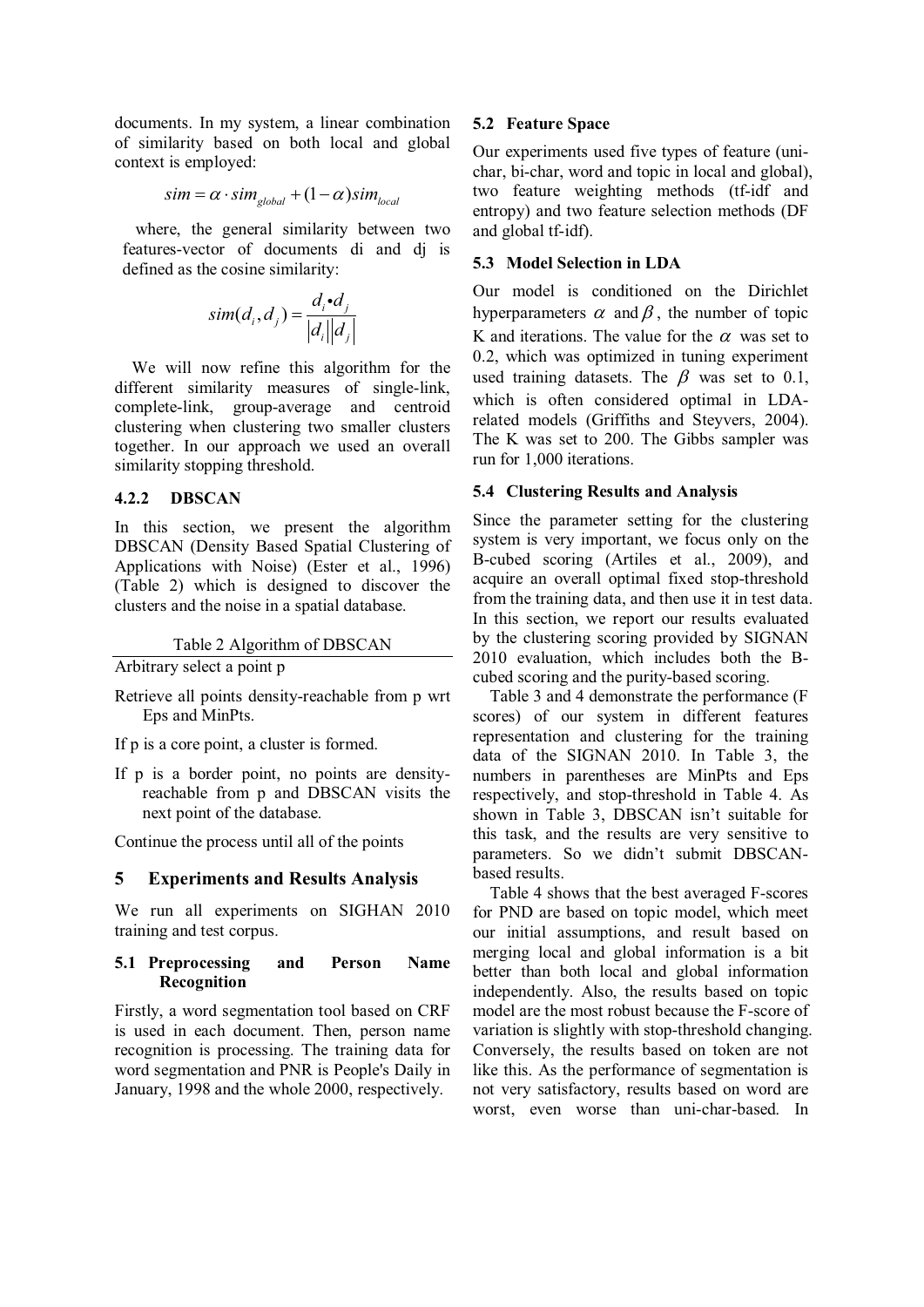addition, it is found that global tf-idf is better than DF, which is the simplest unsupervised feature selection method. Entropy weighting is more effective than tf-idf weighting.

Table 5 shows that the evaluation results in test data on SIGHAN 2010, and the last two lines are results in diagnosis test. We are in fifth place. The evaluation results (F-score) of Person Name Recognition in training data is 0.965.

| Features              | FS            | Weighting | <b>B-Cubed</b>      |       |        | ັ<br>$P-IP$ |             |       |       |       |       |
|-----------------------|---------------|-----------|---------------------|-------|--------|-------------|-------------|-------|-------|-------|-------|
|                       |               |           | precision<br>recall |       | F      | P           | $_{\rm IP}$ | F     |       |       |       |
| word $(0.19)$         | DF            |           | tf-idf              | 79.05 | 79.68  | 76.49       | 83.25       | 85.84 | 82.72 |       |       |
| word $(0.2)$          |               |           | 80.99               | 75.72 | 75.54  | 84.67       | 83.08       | 82.2  |       |       |       |
| word $(0.3)$          |               | entropy   | 78.8                | 80.71 | 77.42  | 83.13       | 86.62       | 83.58 |       |       |       |
| word $(0.25)$         |               | tf-idf    | 80.79               | 83.1  | 80.53  | 84.88       | 88.32       | 85.79 |       |       |       |
| word $(0.23)$         | global tf-idf |           | 79.45               | 84.49 | 79.66  | 83.76       | 89.25       | 85.08 |       |       |       |
| uni-char $(0.43)$     | DF            |           | 76.47               | 85.46 | 78.77  | 81.7        | 90.05       | 84.45 |       |       |       |
| uni-char $(0.5)$      |               |           | 82.34               | 75.97 | 77     | 86.11       | 83.54       | 83.78 |       |       |       |
| uni-char $(0.48)$     |               |           |                     |       | tf-idf | 80.42       | 79.44       | 78.01 | 84.53 | 86.17 | 84.26 |
| bi-char $(0.35)$      |               |           |                     | 88.3  | 67.75  | 75.34       | 89.96       | 77.38 | 82.44 |       |       |
| bi-char $(0.315)$     |               |           |                     | 81.84 | 81.58  | 80.54       | 85.72       | 87.17 | 85.8  |       |       |
| local topic $(0.6)$   |               |           | 78.76               | 86.8  | 80.63  | 83.27       | 91.16       | 85.88 |       |       |       |
| global topic $(0.4)$  |               |           | 77.92               | 88.72 | 81.04  | 82.67       | 92.64       | 86.26 |       |       |       |
| global topic $(0.7)$  |               |           | 80.54               | 88.43 | 83.55  | 84.76       | 92.55       | 88.02 |       |       |       |
| merged topic $(0.63)$ |               |           | 81.39               | 87.82 | 83.88  | 85.42       | 91.94       | 88.21 |       |       |       |

Table 3 Performance of HAC

|                   | <b>B-Cubed</b> |        |       | P-IP  |       |       |
|-------------------|----------------|--------|-------|-------|-------|-------|
| MinPts<br>and Eps | precision      | recall | F     | P     | IP    | F     |
| 2 0.9             | 64.15          | 95.84  | 74.19 | 71.95 | 97.36 | 80.97 |
| 2 0.4             | 71.34          | 62.25  | 63.95 | 76.56 | 71.94 | 72.59 |
| 3 0.9             | 64.15          | 95.88  | 74.2  | 71.95 | 97.37 | 80.97 |
| 6 0.95            | 64.12          | 96.55  | 74.44 | 71.92 | 97.79 | 81.12 |

Table 4 Performance of DBSCAN

## **6 Discussion and Future Work**

In this paper, we present implementation of our systems for SIGHAN-2010 PND bekeoff,.The experiments show that the topic features learned by LDA outperform token features and exhibit good robustness.

However, in our system, only given data is exploited. We are going to collect a very large external data as universal dataset to train topic model, and then do clustering on both a small set of training data and a rich set of hidden topics discovered from universal dataset. The universal dataset can be snippets returned by search

| B-Cubed   |        |       | P-IP  |           |       |  |
|-----------|--------|-------|-------|-----------|-------|--|
| precision | recall | F     | P     | <b>IP</b> | F     |  |
| 80.33     | 94.52  | 85.79 | 85.1  | 96.46     | 89.77 |  |
| 80.56     | 92.56  | 85.29 | 85.34 | 95.19     | 89.5  |  |
| 80.43     | 95.41  | 86.18 | 85.07 | 97.06     | 89.96 |  |
| 80.82     | 93.41  | 85.77 | 85.62 | 95.76     | 89.91 |  |

Table 5 Evaluation Results in test data

engine or Wikipedia queried by target name and some keywords, and so on.

We built our PDN system on the result of person name recognition. However, it is not appropriate to toally trust the result of Person Name detection. So an algorithm that can correct NER mistakes should be investigated in future work..

Moreover, Cluster Ensemble system can ensure the result to be more robust and accurate accordingly, which is another direction of future work..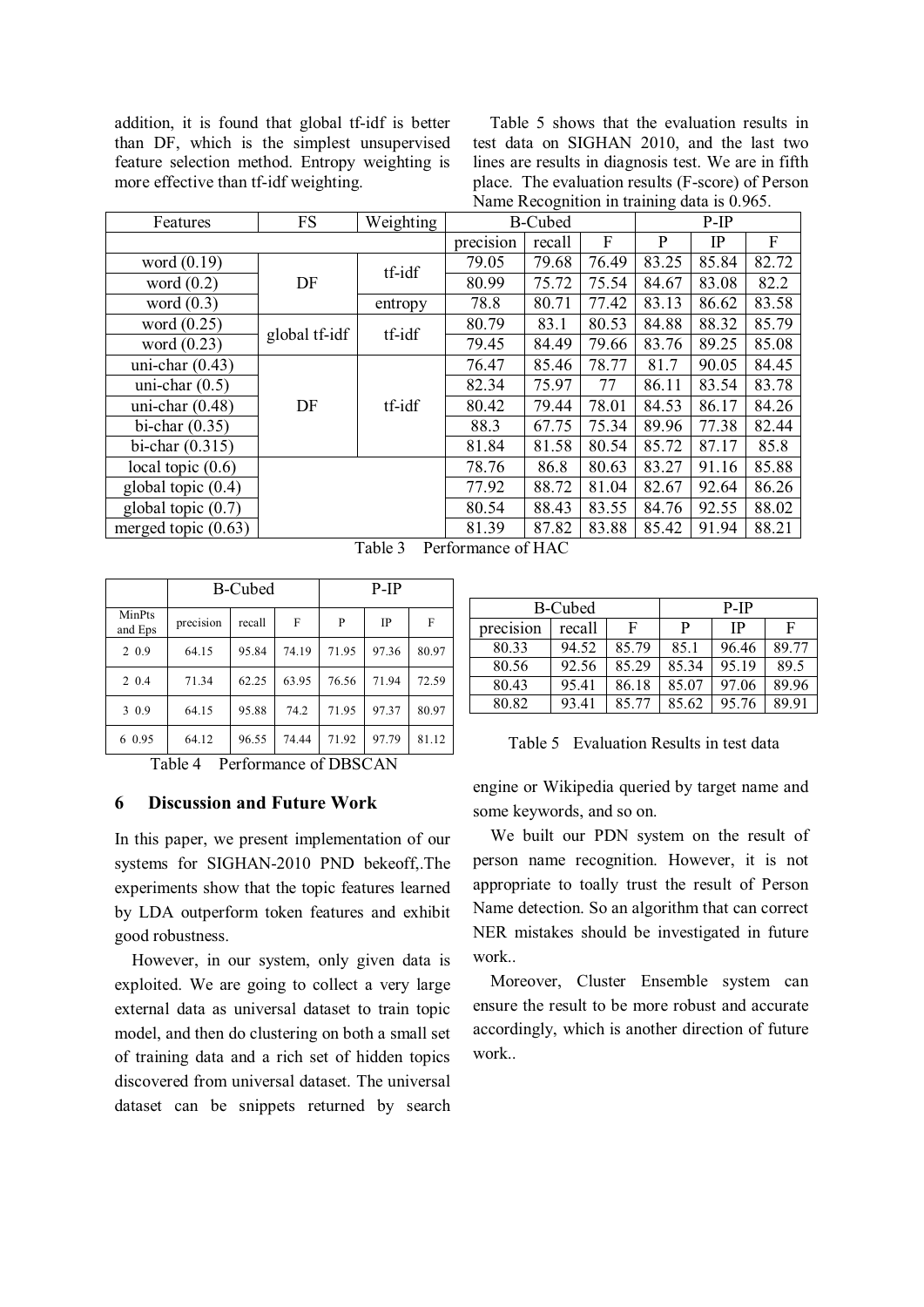### **Acknowledgments**

This research has been partially supported by the National Science Foundation of China (NO. NSFC90920006). We also thank Xiaojie Wang, Caixia Yuan and Huixing Jiang for useful discussion of this work.

## **References**

- Spink, B. Jansen, and J. Pedersen. 2004. Searching for people on web search engines. *Journal of Documentation*, 60:266 -278.
- Javier Artiles, Julio Gonzalo, and Satoshi Sekine. 2009. Weps 2 evaluation campaign: overview of the web people search clustering task. In *WePS 2 Evaluation Workshop. WWW Conference*.
- Javier Artiles, Julio Gonzalo, and Satoshi Sekine. 2007. The semeval-2007 weps evaluation: Establishing a benchmark for the web people search task. In *Proceedings of the Fourth International Workshop on Semantic Evaluations (SemEval-2007).*ACL*.*
- M. Ikeda, S. Ono, I. Sato, M. Yoshida, and H. Nakagawa. 2009. Person name disambiguation on the web by twostage clustering. In *2nd Web People Search Evaluation Workshop (WePS 2009), 18th WWW Conference.*
- L. Romano, K. Buza, C. Giuliano, and L. Schmidt-Thieme. 2009. Person name disambiguation on the web by twostage clustering. In *2nd Web People Search Evaluation Workshop (WePS 2009), 18th WWW Conference.*
- Y. Chen, S. Y. M. Lee, and C.-R. Huang. 2009. Polyuhk: A robust information extraction system for web personal names. In *2nd Web*

*People Search Evaluation Workshop (WePS 2009), 18th WWW Conference.*

- Z. Kozareva, R. Moraliyski, and G. Dias. 2008. Web people search with domain ranking. In *TSD '08: Proceedings of the 11th international conference on Text, Speech and Dialogue,* 133-140, Berlin, Heidelberg*.*
- Pedersen, Ted, Amruta Purandare, and Anagha Kulkarni. 2005. Name Discrimination by Clustering Similar Contexts. In *Proceedings of the Sixth International Conference on Intelligent Text Processing and Computational Linguistics, Mexico City, Mexico.*
- G. Cleuziou, L. Martin, and C. Vrain. 2004. Poboc: an overlapping clustering algorithm. application to rule-based classification and textual data, 440-444.
- Kalmar, Paul and Matthias Blume. 2007. FICO: Web Person Disambiguation Via Weighted Similarity of Entity Contexts. In *Proceedings of the Fourth International Workshop on Semantic Evaluations (SemEval-2007).*ACL*.*
- Rao, Delip, Nikesh Garera and David Yarowsky. 2007. JHU1 : An Unsupervised Approach to Person Name Disambiguation using Web Snippets. In *Proceedings of the Fourth International Workshop on Semantic Evaluations (SemEval-2007).*ACL*.*
- Pedersen, Ted and Anagha Kulkarni. 2007. Unsupervised Discrimination of Person Names in Web Contexts. In *Proceedings of the Eighth International Conference on Intelligent Text Processing and Computational Linguistics, Mexico City, Mexico.*
- Phan, X., Nguyen, L. and Horiguchi. 2008. Learning to Classify Short and Sparse Test & Web with Hidden Topics from large-scale